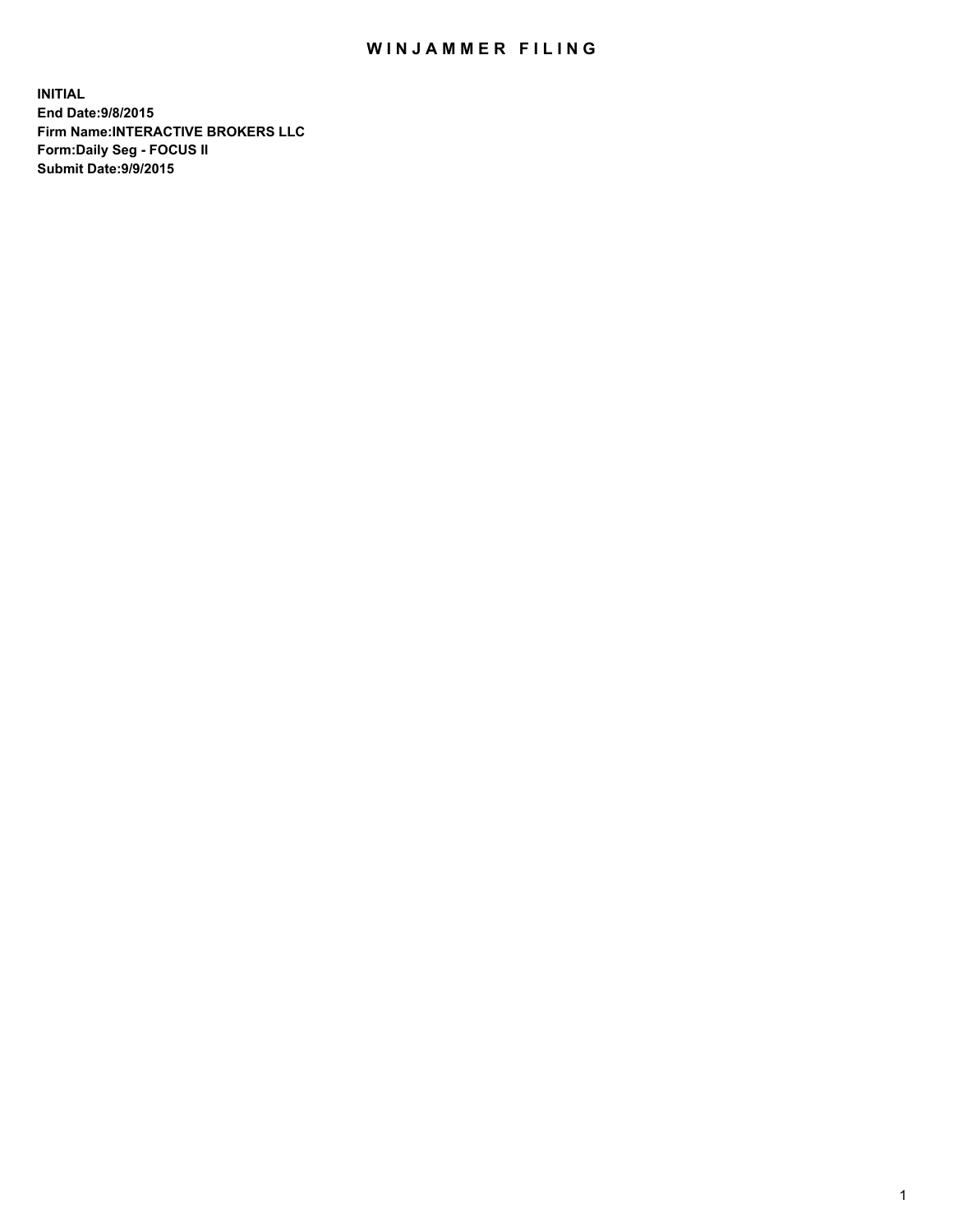## **INITIAL End Date:9/8/2015 Firm Name:INTERACTIVE BROKERS LLC Form:Daily Seg - FOCUS II Submit Date:9/9/2015 Daily Segregation - Cover Page**

| Name of Company<br><b>Contact Name</b><br><b>Contact Phone Number</b><br><b>Contact Email Address</b>                                                                                                                                                                                                                          | <b>INTERACTIVE BROKERS LLC</b><br><b>Michael Ellman</b><br>203-422-8926<br>mellman@interactivebrokers.co<br>$\mathbf{m}$ |
|--------------------------------------------------------------------------------------------------------------------------------------------------------------------------------------------------------------------------------------------------------------------------------------------------------------------------------|--------------------------------------------------------------------------------------------------------------------------|
| FCM's Customer Segregated Funds Residual Interest Target (choose one):<br>a. Minimum dollar amount: ; or<br>b. Minimum percentage of customer segregated funds required:% ; or<br>c. Dollar amount range between: and; or<br>d. Percentage range of customer segregated funds required between:% and%.                         | $\overline{\mathbf{0}}$<br>0<br>155,000,000 245,000,000<br>0 <sub>0</sub>                                                |
| FCM's Customer Secured Amount Funds Residual Interest Target (choose one):<br>a. Minimum dollar amount: ; or<br>b. Minimum percentage of customer secured funds required:%; or<br>c. Dollar amount range between: and; or<br>d. Percentage range of customer secured funds required between: % and %.                          | $\underline{\mathbf{0}}$<br>0<br>80,000,000 120,000,000<br>0 <sub>0</sub>                                                |
| FCM's Cleared Swaps Customer Collateral Residual Interest Target (choose one):<br>a. Minimum dollar amount: ; or<br>b. Minimum percentage of cleared swaps customer collateral required:% ; or<br>c. Dollar amount range between: and; or<br>d. Percentage range of cleared swaps customer collateral required between:% and%. | $\overline{\mathbf{0}}$<br>$\overline{\mathbf{0}}$<br>0 <sub>0</sub><br>0 <sup>0</sup>                                   |

Attach supporting documents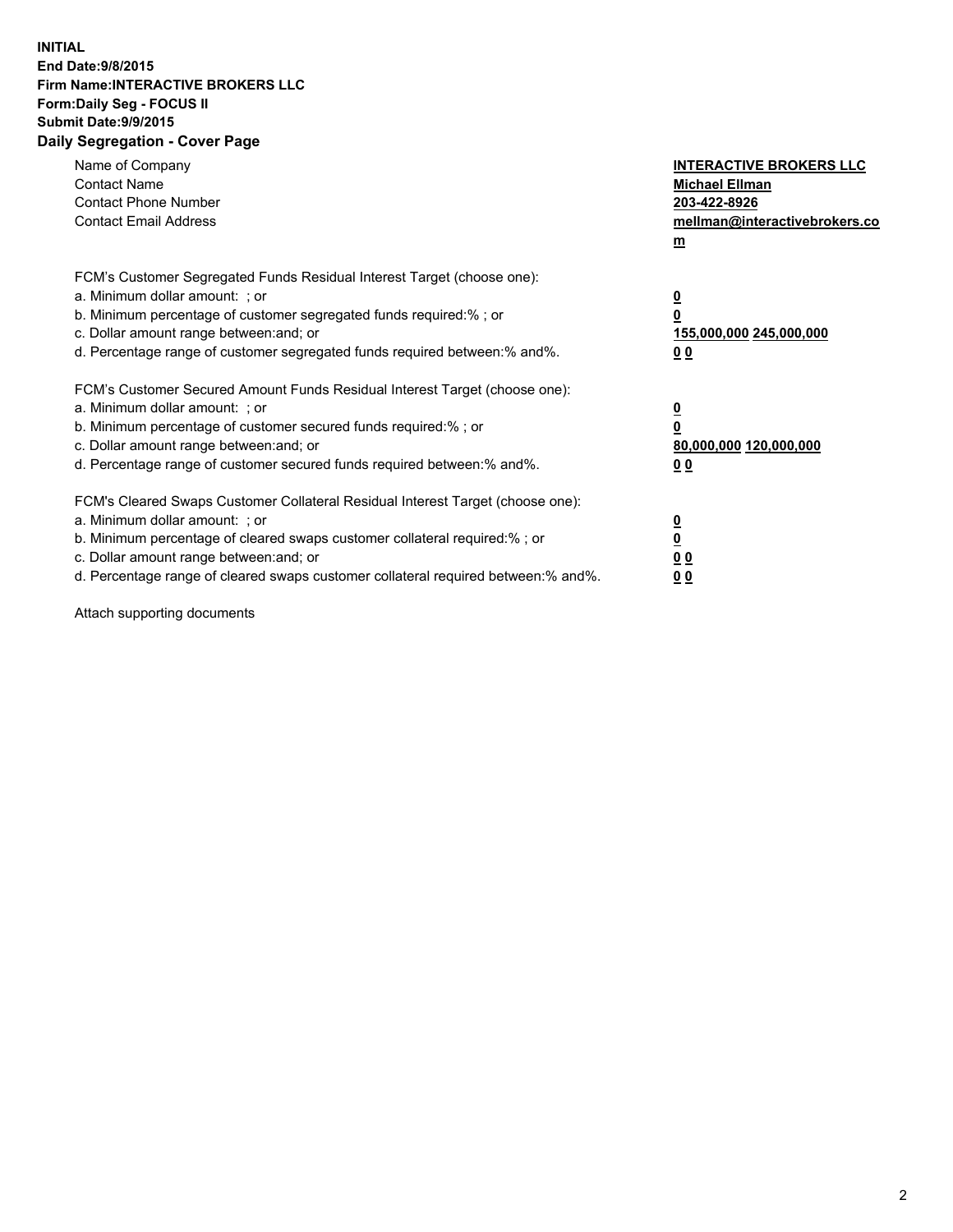## **INITIAL End Date:9/8/2015 Firm Name:INTERACTIVE BROKERS LLC Form:Daily Seg - FOCUS II Submit Date:9/9/2015 Daily Segregation - Secured Amounts**

|     | Foreign Futures and Foreign Options Secured Amounts                                                     |                                    |
|-----|---------------------------------------------------------------------------------------------------------|------------------------------------|
|     | Amount required to be set aside pursuant to law, rule or regulation of a foreign                        | $0$ [7305]                         |
|     | government or a rule of a self-regulatory organization authorized thereunder                            |                                    |
| 1.  | Net ledger balance - Foreign Futures and Foreign Option Trading - All Customers                         |                                    |
|     | A. Cash                                                                                                 | 351,101,626 [7315]                 |
|     | B. Securities (at market)                                                                               | $0$ [7317]                         |
| 2.  | Net unrealized profit (loss) in open futures contracts traded on a foreign board of trade               | -8,131,845 [7325]                  |
| 3.  | Exchange traded options                                                                                 |                                    |
|     | a. Market value of open option contracts purchased on a foreign board of trade                          | 115,652 [7335]                     |
|     | b. Market value of open contracts granted (sold) on a foreign board of trade                            | -253,985 [7337]                    |
| 4.  | Net equity (deficit) (add lines 1.2. and 3.)                                                            | 342,831,448 [7345]                 |
| 5.  | Account liquidating to a deficit and account with a debit balances - gross amount                       | 797,247 [7351]                     |
|     | Less: amount offset by customer owned securities                                                        | 0 [7352] 797,247 [7354]            |
| 6.  | Amount required to be set aside as the secured amount - Net Liquidating Equity                          | 343,628,695 [7355]                 |
|     | Method (add lines 4 and 5)                                                                              |                                    |
| 7.  | Greater of amount required to be set aside pursuant to foreign jurisdiction (above) or line             | 343,628,695 [7360]                 |
|     | 6.                                                                                                      |                                    |
|     | FUNDS DEPOSITED IN SEPARATE REGULATION 30.7 ACCOUNTS                                                    |                                    |
| 1.  | Cash in banks                                                                                           |                                    |
|     | A. Banks located in the United States                                                                   | 2,300,149 [7500]                   |
|     | B. Other banks qualified under Regulation 30.7                                                          | 0 [7520] 2,300,149 [7530]          |
| 2.  | Securities                                                                                              |                                    |
|     | A. In safekeeping with banks located in the United States                                               | 358,164,386 [7540]                 |
|     | B. In safekeeping with other banks qualified under Regulation 30.7                                      | 0 [7560] 358,164,386 [7570]        |
| 3.  | Equities with registered futures commission merchants                                                   |                                    |
|     | A. Cash                                                                                                 | $0$ [7580]                         |
|     | <b>B.</b> Securities                                                                                    | $0$ [7590]                         |
|     | C. Unrealized gain (loss) on open futures contracts                                                     | $0$ [7600]                         |
|     | D. Value of long option contracts                                                                       | $0$ [7610]                         |
| 4.  | E. Value of short option contracts<br>Amounts held by clearing organizations of foreign boards of trade | 0 [7615] 0 [7620]                  |
|     | A. Cash                                                                                                 |                                    |
|     | <b>B.</b> Securities                                                                                    | $0$ [7640]<br>$0$ [7650]           |
|     | C. Amount due to (from) clearing organization - daily variation                                         | $0$ [7660]                         |
|     | D. Value of long option contracts                                                                       | $0$ [7670]                         |
|     | E. Value of short option contracts                                                                      | 0 [7675] 0 [7680]                  |
| 5.  | Amounts held by members of foreign boards of trade                                                      |                                    |
|     | A. Cash                                                                                                 | 99,850,179 [7700]                  |
|     | <b>B.</b> Securities                                                                                    | $0$ [7710]                         |
|     | C. Unrealized gain (loss) on open futures contracts                                                     | 3,823,171 [7720]                   |
|     | D. Value of long option contracts                                                                       | 115,665 [7730]                     |
|     | E. Value of short option contracts                                                                      | -253,995 [7735] 103,535,020 [7740] |
| 6.  | Amounts with other depositories designated by a foreign board of trade                                  | $0$ [7760]                         |
| 7.  | Segregated funds on hand                                                                                | $0$ [7765]                         |
| 8.  | Total funds in separate section 30.7 accounts                                                           | 463,999,555 [7770]                 |
| 9.  | Excess (deficiency) Set Aside for Secured Amount (subtract line 7 Secured Statement                     | 120,370,860 [7380]                 |
|     | Page 1 from Line 8)                                                                                     |                                    |
| 10. | Management Target Amount for Excess funds in separate section 30.7 accounts                             | 80,000,000 [7780]                  |
| 11. | Excess (deficiency) funds in separate 30.7 accounts over (under) Management Target                      | 40,370,860 [7785]                  |
|     |                                                                                                         |                                    |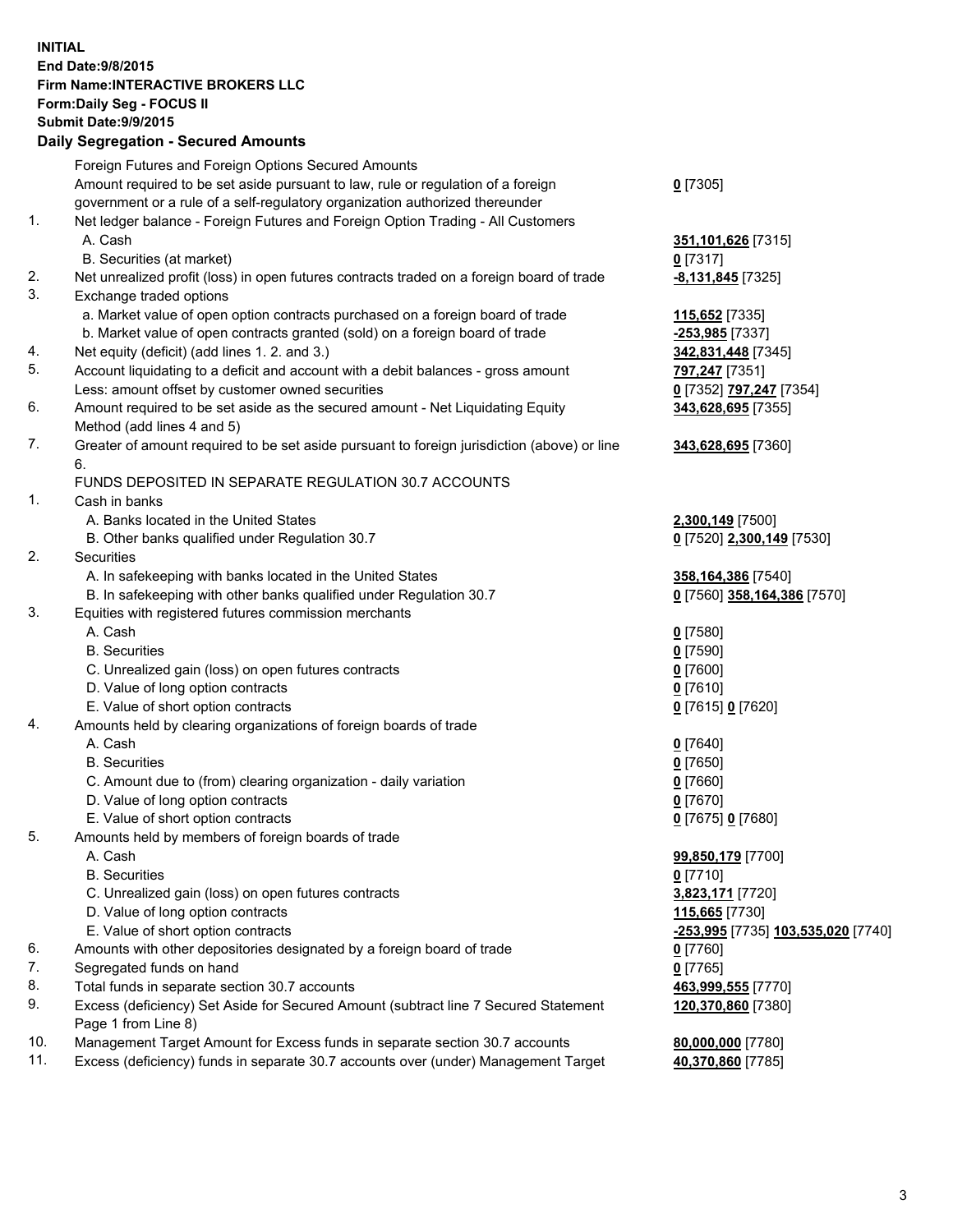**INITIAL End Date:9/8/2015 Firm Name:INTERACTIVE BROKERS LLC Form:Daily Seg - FOCUS II Submit Date:9/9/2015 Daily Segregation - Segregation Statement** SEGREGATION REQUIREMENTS(Section 4d(2) of the CEAct) 1. Net ledger balance A. Cash **2,704,213,952** [7010] B. Securities (at market) **0** [7020] 2. Net unrealized profit (loss) in open futures contracts traded on a contract market **-70,090,555** [7030] 3. Exchange traded options A. Add market value of open option contracts purchased on a contract market **103,438,401** [7032] B. Deduct market value of open option contracts granted (sold) on a contract market **-189,901,815** [7033] 4. Net equity (deficit) (add lines 1, 2 and 3) **2,547,659,983** [7040] 5. Accounts liquidating to a deficit and accounts with debit balances - gross amount **336,827** [7045] Less: amount offset by customer securities **0** [7047] **336,827** [7050] 6. Amount required to be segregated (add lines 4 and 5) **2,547,996,810** [7060] FUNDS IN SEGREGATED ACCOUNTS 7. Deposited in segregated funds bank accounts A. Cash **375,283,509** [7070] B. Securities representing investments of customers' funds (at market) **1,405,647,366** [7080] C. Securities held for particular customers or option customers in lieu of cash (at market) **0** [7090] 8. Margins on deposit with derivatives clearing organizations of contract markets A. Cash **17,908,970** [7100] B. Securities representing investments of customers' funds (at market) **1,042,296,662** [7110] C. Securities held for particular customers or option customers in lieu of cash (at market) **0** [7120] 9. Net settlement from (to) derivatives clearing organizations of contract markets **-16,895,472** [7130] 10. Exchange traded options A. Value of open long option contracts **103,424,873** [7132] B. Value of open short option contracts **-189,888,337** [7133] 11. Net equities with other FCMs A. Net liquidating equity **0** [7140] B. Securities representing investments of customers' funds (at market) **0** [7160] C. Securities held for particular customers or option customers in lieu of cash (at market) **0** [7170] 12. Segregated funds on hand **0** [7150] 13. Total amount in segregation (add lines 7 through 12) **2,737,777,571** [7180] 14. Excess (deficiency) funds in segregation (subtract line 6 from line 13) **189,780,761** [7190] 15. Management Target Amount for Excess funds in segregation **155,000,000** [7194] 16. Excess (deficiency) funds in segregation over (under) Management Target Amount **34,780,761** [7198]

Excess